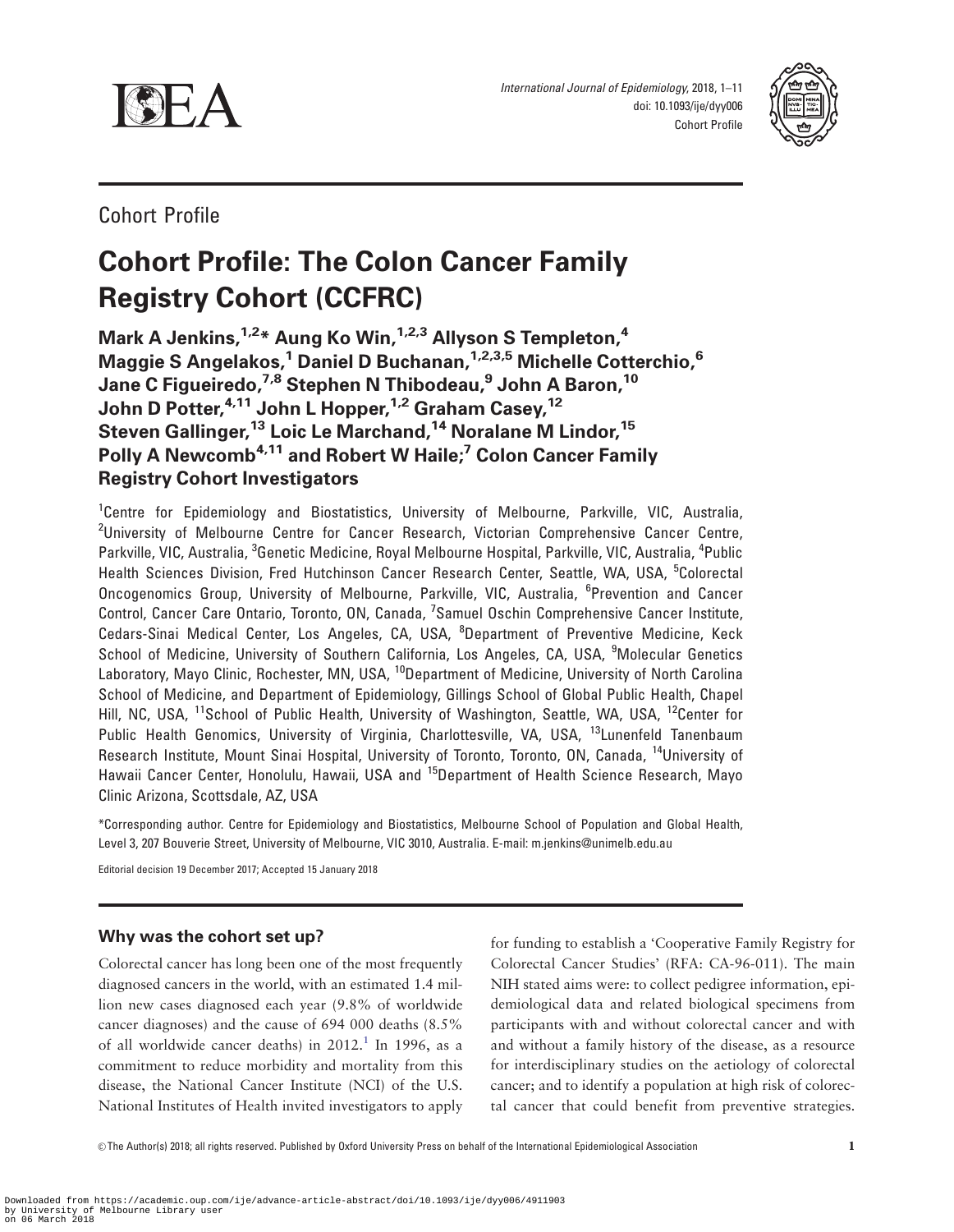<span id="page-1-0"></span>This cohort profile provides an update of the Colon Cancer Family Registry, described in detail in Newcomb  $et$  al.<sup>[2](#page-9-0)</sup>

The basic premise of this initiative is that family-based designs across the spectrum of risk, in which cases, controls and their relatives are all recruited into a single research infrastructure, would enable the study of genetic aetiology, gene penetrance, gene-gene interaction and interaction with lifestyle factors. Thus, in 1997, the Colon Cancer Family Registry was established with funding support from the NCI. For Phase I (1998–2002), 5 years of funding was awarded to six Colon Cancer Family Registry sites:

- Cancer Care Ontario (Toronto, ON, Canada);
- Fred Hutchinson Cancer Research Center (Seattle, WA, USA);
- Mayo Clinic (Rochester, MN, USA);
- University of Hawaii (Honolulu, Hawaii, USA);
- University of Southern California Consortium (comprising the Universities of Southern California, Minnesota, North Carolina, Colorado and Arizona, Dartmouth University and the Cleveland Clinic Foundation, USA);
- University of Queensland (Brisbane, QLD, Australia).

The Colon Cancer Family Registry received funding renewals for Phase II (2003–07) and Phase III (2008–12) with the addition of:

- University of Melbourne (Melbourne, VIC, Australia) substituting for the University of Queensland;
- Memorial University (Newfoundland, Canada) as a collaborative site within the Cancer Care Ontario site.

In 2004–11, the ethnic/racial minority component of the Colon Cancer Family Registry was expanded through the recruitment of additional African American and Japanese American families with a separate NCI grant that included the University of Hawaii, the University of Southern California, the University of North Carolina, the Fred Hutchinson Cancer Research Center and the Cancer Prevention Institute of California.

Phase IV (2013–18) of the Colon Cancer Family Registry was funded by the NCI as a Cancer Epidemiology Cohort, and consequently renamed the Colon Cancer Family Registry Cohort (CCFRC). This phase saw the addition of:

- Stanford University (CA, USA) as the administering site for the Colon Cancer Family Registry, and
- Mayo Clinic (Scottsdale, AZ, USA) as the administering site for the Mayo Clinic CCFRC site.

# Who is in the cohort?

Recruitment sampling schemes and inclusion and exclusion criteria varied by CCFRC site and funding phase. Details of the recruitment methods at each CCFRC site have been published previously.[2](#page-9-0) Briefly, recruitment protocols fall broadly into two main categories: population-based and clinic-based. Population-based probands were either people with a diagnosis of recently diagnosed colorectal cancer (case-probands) identified from cancer registries, or people without a prior diagnosis of colorectal cancer (control-probands) randomly sampled from the general population living in the relevant recruitment area using Medicare and Driver's License files, telephone subscribers lists or electoral rolls, who were frequency-matched for age to the case-probands. Clinic-based probands were people with or without colorectal cancer who were attendees at a family cancer clinic or genetics clinic. Cases with known familial adenomatous polyposis were excluded. Once recruited, probands were asked for permission to contact their relatives for recruitment. The CCFRC recruited 42 489 participants—from 15 049 families—who completed a baseline questionnaire between 1998 and 2012 ([Table 1](#page-2-0)). Recruitment numbers within clinic-based families was, on average, twice that for population-based families (5.3 vs. 2.6 relatives per family, respectively). The majority of participants self-reported as Caucasian/White followed by Asian ethnicities and African American/Black [\(Table 2](#page-2-0)).

# How often have they been followed up?

We have used both active and passive follow-up methods to update the cohort, where active follow-up includes direct contact with participants and passive follow-up includes indirect methods; details as follows.

# Active follow-up

Approximately every 4–5 years after completing their baseline questionnaire, all participants of population-based casefamilies (but not control-families) and clinic-based families were asked, either by telephone interview or by self-completed questionnaire (mailed or online), for updates on their personal and family history of cancer as well as history of surgery, cancer screening and some risk factors.

Of the 37 436 participants who completed baseline questionnaires and were approached for follow-up, 27 918 completed the first follow-up questionnaire [response proportion (or response 'rate' of those alive) 83%], 3549 died before being approached for the first follow-up and 5969 could not be contacted or refused follow-up. Of the 27 918 participants who had completed the first follow-up, 18 958 completed their second follow-up questionnaire (response rate 87%), 1934 had died, 2824 were either uncontactable or refused, and 4202 are still in process. Of the 18 958 participants who had completed the second follow-up,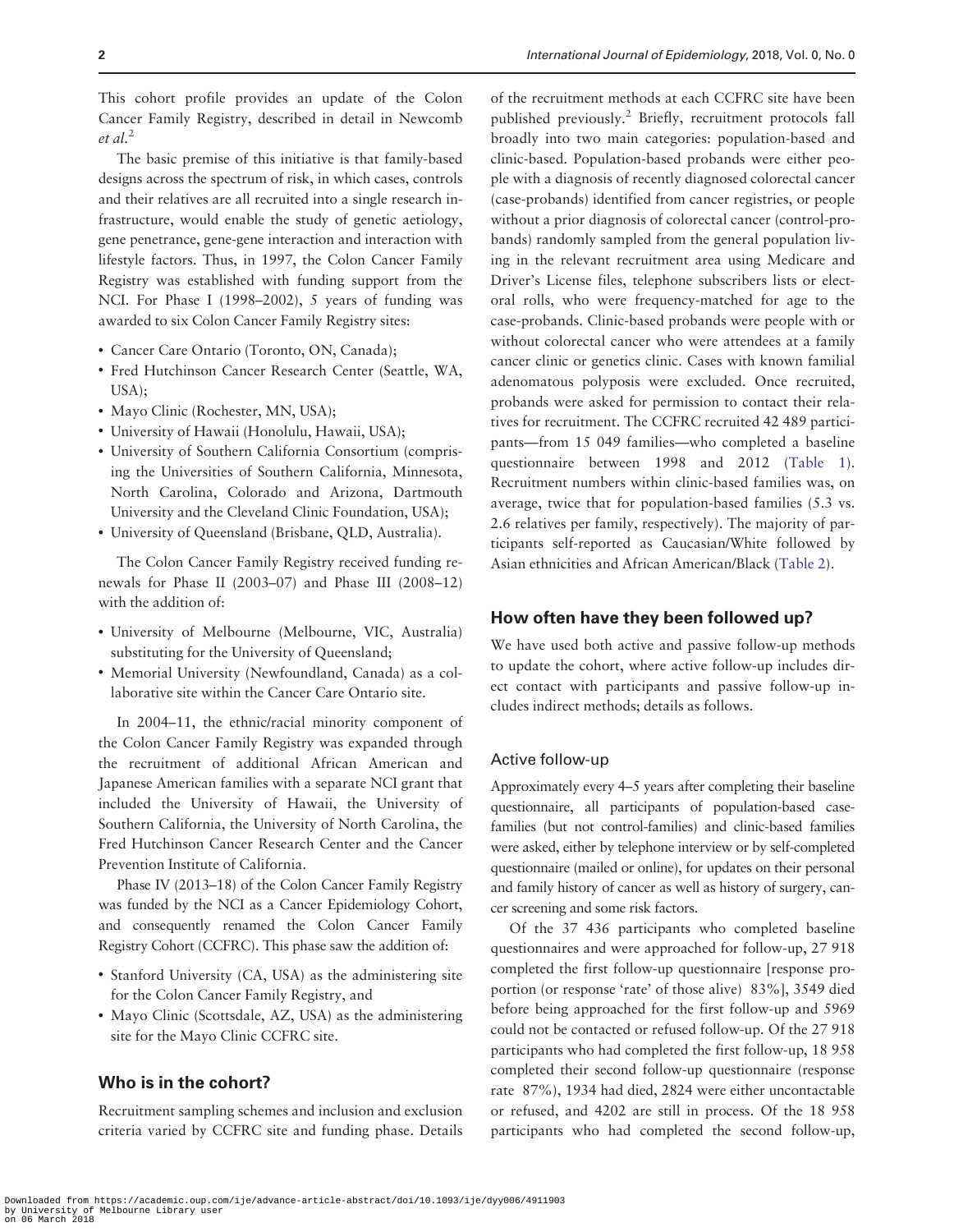|                                            | Males<br>N(% | Females     | Total<br>N(% |  |
|--------------------------------------------|--------------|-------------|--------------|--|
|                                            |              | N(%         |              |  |
| Population-based families <sup>a</sup>     |              |             | 13,190       |  |
| Probands with CRC (case-probands)          | 4321 (29.2)  | 4419 (24.6) | 8740 (26.7)  |  |
| Relatives with CRC                         | 332(22)      | 372(21)     | 704 (21)     |  |
| Relatives without CRC                      | 7769 (52.5)  | 10516(58.5) | 18285 (55.8) |  |
| Probands without CRC (control-probands)    | 2071 (14.0)  | 2205(12.3)  | 4276 (13.0)  |  |
| Relatives of control-probands <sup>b</sup> | 310(21)      | 467(26)     | 777(24)      |  |
| Total population-based individuals         | 14803        | 17979       | 32782        |  |
| Clinic-based families <sup>c</sup>         |              |             | 1859         |  |
| Probands and relatives with CRC            | 1139(26.1)   | 1108 (20.7) | 2247(23.1)   |  |
| Probands and relatives without CRC         | 3221 (73.9)  | 4239 (79.3) | 7460 (76.9)  |  |
| Total clinic-based individuals             | 4360         | 5347        | 9707         |  |
| Total families                             |              |             | 15049        |  |
| Total participants                         | 19163        | 23326       | 42489        |  |

<span id="page-2-0"></span>Table 1. Number of families and participants of the Colon Cancer Family Registry Cohort by sex and colorectal cancer (CRC) status at baseline recruitment

a Probands recruited from a population-based source.

<sup>b</sup>Only the University of Melbourne recruited relatives of control-probands.

c Probands recruited from a family cancer clinic source.

#### Table 2. Distribution of participants by race

| Race <sup>a</sup>      | Proportion of participants (%) |  |  |
|------------------------|--------------------------------|--|--|
| Native American        | 0.9                            |  |  |
| Asian                  | 5.5                            |  |  |
| Pacific Islander       | 0.3                            |  |  |
| African American/Black | 4.8                            |  |  |
| Caucasian/White        | 86.0                           |  |  |
| More than one race     | 1.0                            |  |  |
| Not reported           | 1.5                            |  |  |

a Self-reported by questionnaire.

8371 had completed their third follow-up questionnaire (response rate 95%), 1536 had died, 368 were either uncontactable or refused and 8683 are still in process [\(Figure 1\)](#page-3-0).

The total number of person-years of follow-up by participants who completed a follow-up questionnaire is 276 762 person-years. As this is a family study, the vital status and cancer diagnoses of participants were also ascertained, even if they did not participate in the follow-up themselves, based on interviews of any relatives who were also participants. Including the reports by relatives, the total number of person-years of follow-up of all participants who completed a baseline questionnaire was 338 970 person-years, an average of 9.1 years per participant. These comprise approximately: 49 000 person-years for those recruited within 2 years after colorectal cancer diagnosis (thus relevant for studies of colorectal cancer survival and risk of metachronous cancer); 39 000 person-years for relatives with CRC and probands recruited more than 2 years after colorectal cancer diagnosis (thus relevant for studies of survivors of colorectal cancer); and 251 000 person-years for those with no previous diagnosis of colorectal cancer (thus relevant for studies of colorectal cancer risk and aetiology)—[Table 3](#page-3-0).

## Passive follow-up

One or more of the following passive follow-up activities have been conducted at each site of the CCFRC: data linkage with local and national death files, population-based cancer registries and electoral rolls; annual newsletters; reviews by genetic counsellors; and other mailings to participants. Passive follow-up was regularly conducted on all participants—at intervals that varied by site, type of follow-up activity and cost—to obtain information on new cancers, vital status and cause of death, and to update contact information.

## Incident cancers and deaths during follow-up

During active and passive follow-up, all new reports of colorectal polyps and all cancers were recorded. Attempts were made to verify cancers using medical records, cancer registry data and confirmatory reports from relatives. To date, 824 (2.2%) participants have been diagnosed with an incident colorectal cancer since baseline; of those, 170 were diagnosed before the age of 50 years [\(Table 3](#page-3-0)); and 3582 (9.5%) participants have been diagnosed with an incident non-colorectal cancer since baseline. The total 4164 incident non-colorectal cancers were as follows: 772 skin, 568 breast, 599 prostate, 97 gastric, 52 small bowel, 103 hepatobiliary, 102 pancreas, 147 renal, 40 ureteric,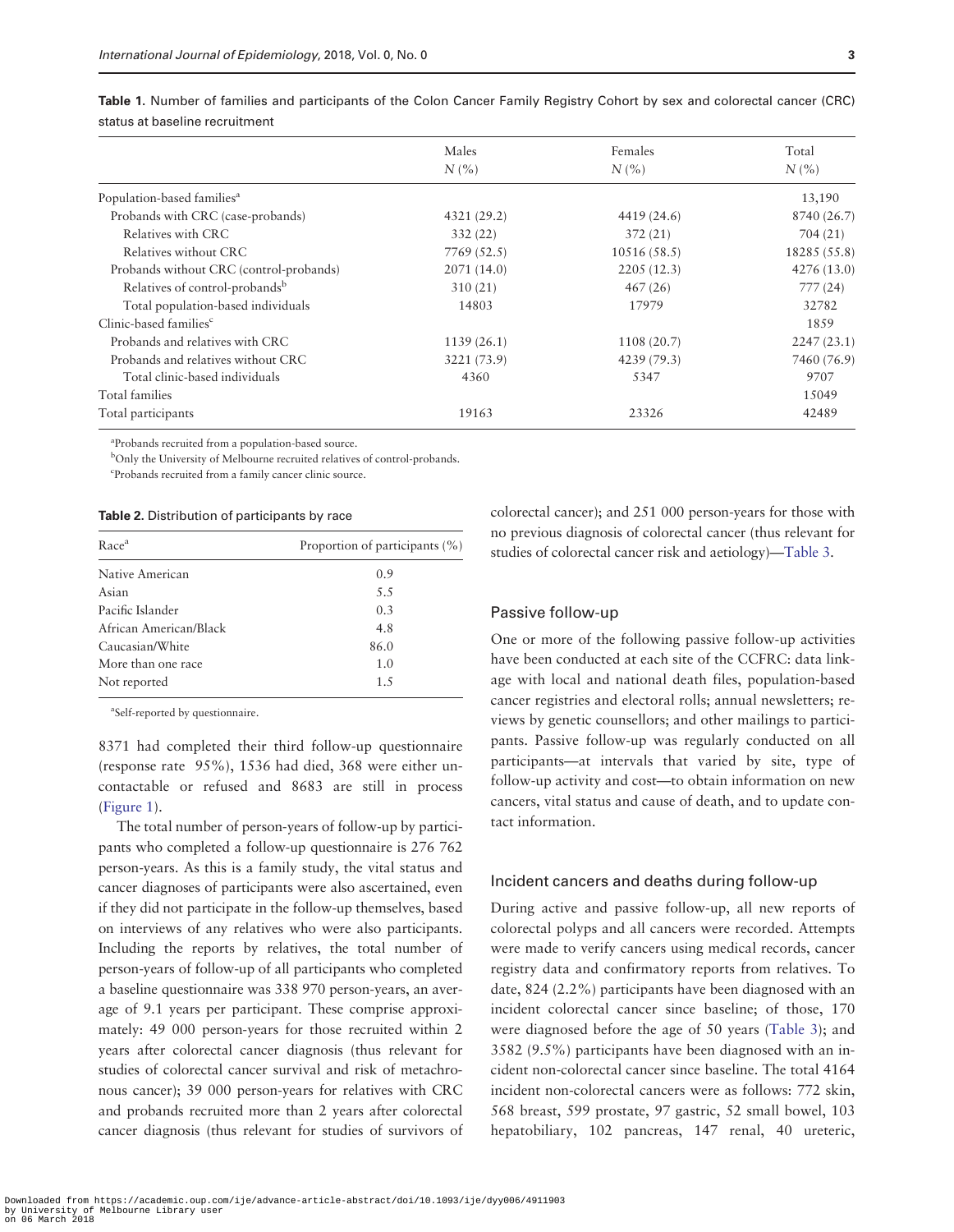Colon Cancer Family Registry Cohort Progress, 1998-2017 **Baseline questionnaire** 

<span id="page-3-0"></span>

Figure 1. Progress of follow-up of participants of the Colon Cancer Family Registry Cohort (as of June 2017). Participation is defined as the percentage of those who were alive at contact attempt who completed the questionnaire.

Table 3. Numbers of incident colorectal cancer diagnosis and deaths occurring in study participants (except controls) of the Colon Cancer Family Registry since baseline recruitment by different cohort types, as of June 2017

|                                                                     | Number of<br>participants | Number of<br>incident<br>colorectal cancer<br>at any age $(\% )$ | Number of<br>incident<br>colorectal cancer<br>under age<br>50 years $(\% )$ | Number of<br>deaths $(\% )$ | Average<br>follow-up<br>$(years)^d$ |
|---------------------------------------------------------------------|---------------------------|------------------------------------------------------------------|-----------------------------------------------------------------------------|-----------------------------|-------------------------------------|
| Colorectal cancer within 2 years preceding recruitment <sup>a</sup> | 6765                      | 144(2.1)                                                         | 31(0.5)                                                                     | 2694 (39.8)                 | 7.5                                 |
| Colorectal cancer $>2$ years preceding recruitment <sup>b</sup>     | 4623                      | 202(4.4)                                                         | 25(0.5)                                                                     | 1411(30.5)                  | 8.8                                 |
| No history of colorectal cancer prior to recruitment <sup>c</sup>   | 26048                     | 478(1.8)                                                         | 114(0.4)                                                                    | 2914 (11.2)                 | 10.0                                |
| Total                                                               | 37436                     | 824(2.2)                                                         | 170(0.5)                                                                    | 7019 (18.7)                 | 9.4                                 |

a Cohort useful for studies of colorectal cancer survival and risk of metachronous cancer.

b Cohort useful for studies of survivors of colorectal cancer.

c Cohort useful for studies of colorectal cancer risk and aetiology.

d Based on follow-up interview or report from participating relative.

150 urinary bladder, 76 brain, 355 lung, 27 bone, 219 blood, 163 endometrial, 73 ovarian and 35 cervical cancers, and 586 in other organs. A total of 7019 (19%) participants (including those with and without colorectal cancer at baseline) are known to have died since baseline (Figure 1).

# What has been measured?

At the baseline recruitment, CCFRC participants were asked to complete a detailed family history of cancer, a risk factor questionnaire, permission to access medical records pertaining to any colorectal cancer diagnoses, permission to access colorectal cancer tumours and, depending on the degree of relationship to the proband, to provide a blood (or buccal wash) sample—[Table 4.](#page-4-0)

## Baseline risk factor questionnaires

All participants (probands and their participating relatives) were asked to complete the same detailed baseline risk

factor survey using standardized questionnaires via personal or telephone interviews or mailed questionnaires. Items included demography, lifestyle factors, screening, medication and family history[.2](#page-9-0) Four CCFRC sites also asked participants to complete a self-administered food frequency dietary questionnaire. Three CCFRC sites (University of Hawaii, Cancer Care Ontario and University of Southern California consortium) used the questionnaire developed by the Multiethnic Cohort study in Hawaii and California.<sup>[3](#page-9-0)</sup> The University of Melbourne used the questionnaire developed by the Melbourne Collaborative Cohort Study.[4](#page-9-0)

#### Follow-up risk factor questionnaires

At each follow-up, participants were asked for the following events that might have occurred since the previous contact: cancer diagnoses; bowel and gynaecological surgery; screening for colorectal cancer; polyps; and cancer diagnoses and deaths in relatives. Some CCFRC sites opted to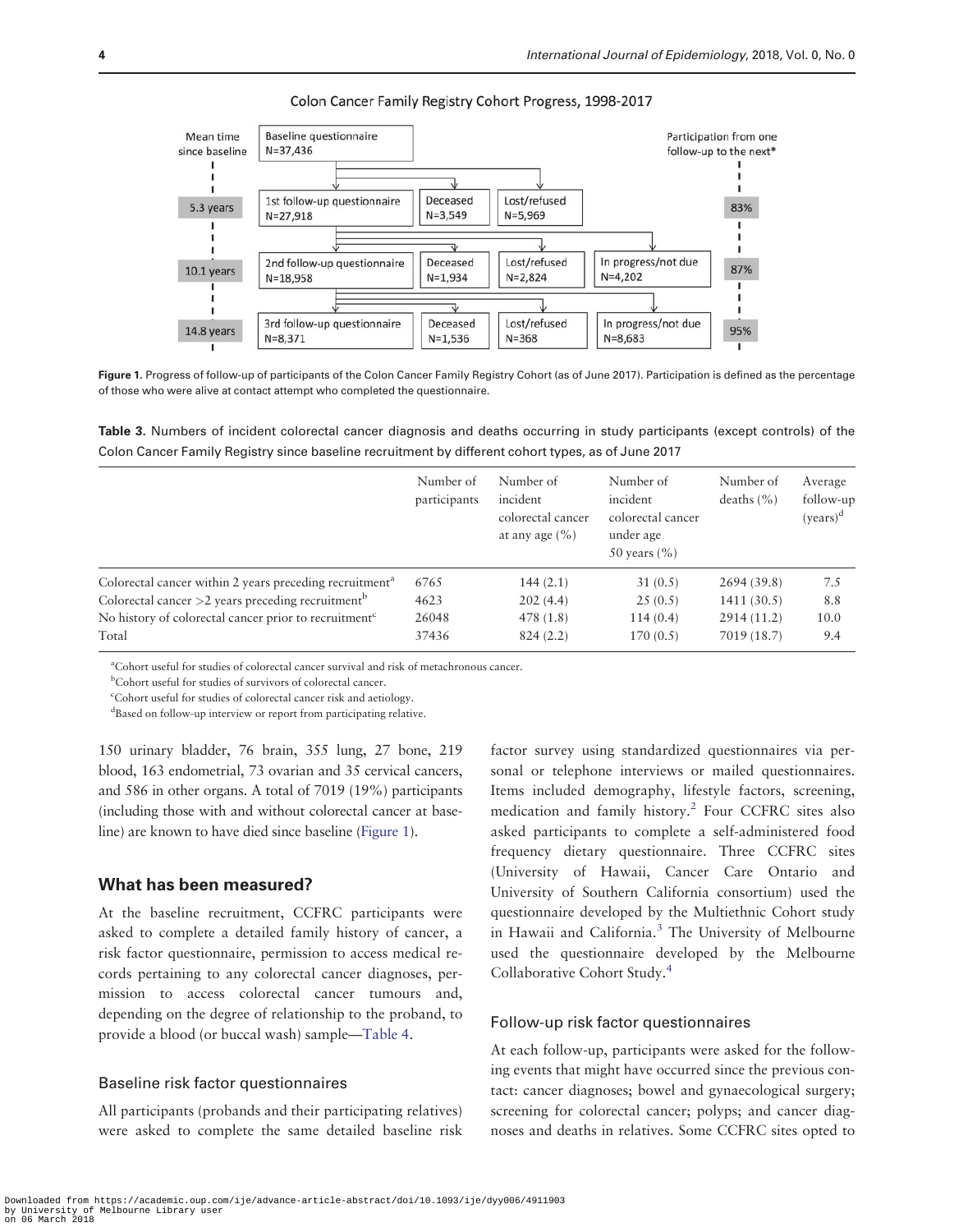|                               |                              |                              | Males<br>$N$ $(\%)^{\text{f}}$ | Females<br>$N (%)^f$ | Total<br>$N({\%})^{\text{f}}$ |
|-------------------------------|------------------------------|------------------------------|--------------------------------|----------------------|-------------------------------|
| Population-based              | Probands                     | Baseline questionnaire       | 4321(22.5)                     | 4419 (18.9)          | 8740 (20.6)                   |
| case families <sup>a</sup>    |                              | Food frequency questionnaire | 2096 (22.7)                    | 2409(20.5)           | 4505 (21.5)                   |
|                               |                              | Blood/buccal samples         | 3759 (27.3)                    | 3886 (22.8)          | 7645 (24.8)                   |
|                               |                              | Polyp material               | 14 (7.9)                       | 8(4.0)               | 22(5.8)                       |
|                               |                              | Cancer material              | 3561 (73.6)                    | 3447 (70.2)          | 7008 (71.9)                   |
|                               |                              | Diagnosis and treatment      | 1563 (84.2)                    | 1526 (85.7)          | 3089 (85.0)                   |
|                               | Relatives <sup>b</sup>       | Baseline questionnaire       | 7740 (40.4)                    | 10328 (44.3)         | 18068 (42.5)                  |
|                               |                              | Food frequency questionnaire | 3323 (36.0)                    | 4700 (40.0)          | 8023 (38.3)                   |
|                               |                              | Blood/buccal samples         | 4751 (34.4)                    | 6731(39.5)           | 11482 (37.2)                  |
|                               |                              | Polyp material               | 7(3.9)                         | 8(4.0)               | 15(3.9)                       |
|                               |                              | Cancer material              | 265(5.5)                       | 325(6.6)             | 590(6.1)                      |
|                               |                              | Diagnosis and treatment      | 40(2.2)                        | 44 $(2.5)$           | 84(2.3)                       |
|                               | Spouse controls <sup>c</sup> | Baseline questionnaire       | 361(1.9)                       | 560(2.4)             | 921(2.2)                      |
|                               |                              | Food frequency questionnaire | 135(1.5)                       | 197(1.7)             | 332(1.6)                      |
|                               |                              | Blood/buccal samples         | 149(1.1)                       | 225(1.3)             | 374(1.2)                      |
| Population-based              | Probands                     | Baseline questionnaire       | 2071 (10.8)                    | 2205(9.5)            | 4276 (10.1)                   |
| control families <sup>d</sup> |                              | Food frequency questionnaire | 1142 (12.4)                    | 1023(8.7)            | 2165 (10.3)                   |
|                               |                              | Blood/buccal samples         | 1399 (10.1)                    | 1497(8.8)            | 2896 (9.4)                    |
|                               | Relatives <sup>b</sup>       | Baseline epi data            | 310(1.6)                       | 467(2.0)             | 777(1.8)                      |
|                               |                              | Food frequency questionnaire | 260(2.8)                       | 383 (3.3)            | 643(3.1)                      |
|                               |                              | Blood/buccal samples         | 6(0.0)                         | 5(0.0)               | 11(0.0)                       |
| Clinic-based Colon            | Probands with                | Baseline questionnaire       | 699(3.6)                       | 644(2.8)             | 1343(3.2)                     |
| Cancer families <sup>e</sup>  | CRC <sup>a</sup>             | Food frequency questionnaire | 247(2.7)                       | 270(2.3)             | 517(2.5)                      |
|                               |                              | Blood/buccal samples         | 645 (4.7)                      | 625(3.7)             | 1270(4.1)                     |
|                               |                              | Polyp material               | 24(13.5)                       | 29(14.4)             | 53 (13.9)                     |
|                               |                              | Cancer material              | 561 (11.6)                     | 526 (10.7)           | 1087 (11.2)                   |
|                               |                              | Diagnosis and treatment      | 239(12.9)                      | 204(11.5)            | 443 (12.2)                    |
|                               | Probands no CRC <sup>c</sup> | Baseline questionnaire       | 137(0.7)                       | 304(1.3)             | 441 $(1.0)$                   |
|                               |                              | Food frequency questionnaire | 62(0.7)                        | 164(1.4)             | 226(1.1)                      |
|                               |                              | Blood/buccal samples         | 101(0.7)                       | 250(1.5)             | 351(1.1)                      |
|                               |                              | Polyp material               | 13(7.3)                        | 27(13.4)             | 40(10.5)                      |
|                               |                              | Cancer material              | 20(0.4)                        | 67(1.4)              | 87(0.9)                       |
|                               |                              | Diagnosis and treatment      | 0(0.0)                         | 0(0.0)               | 0(0.0)                        |
|                               | Relatives <sup>b</sup>       | Baseline questionnaire       | 3524 (18.4)                    | 4399 (18.9)          | 7923 (18.6)                   |
|                               |                              | Food frequency questionnaire | 1953 (21.2)                    | 2596(22.1)           | 4549 (21.7)                   |
|                               |                              | Blood/buccal samples         | 2983 (21.6)                    | 3814 (22.4)          | 6797 (22.0)                   |
|                               |                              | Polyp material               | 120(67.4)                      | 130 (64.4)           | 250 (65.8)                    |
|                               |                              | Cancer material              | 429(8.9)                       | 542 (11.0)           | 971 (10.0)                    |
|                               |                              | Diagnosis and treatment      | 14(0.8)                        | 6(0.3)               | 20(0.6)                       |
| Total                         | All population-              | Baseline questionnaire       | 19163                          | 23326                | 42489                         |
|                               | and clinic-based             | Food frequency questionnaire | 9218                           | 11742                | 20960                         |
|                               | probands and relatives       | Blood/buccal samples         | 13793                          | 17033                | 30826                         |
|                               |                              | Polyp material               | 178                            | 202                  | 380                           |
|                               |                              | Cancer material              | 4836                           | 4907                 | 9743                          |
|                               |                              | Diagnosis and treatment      | 1856                           | 1780                 | 3636                          |

## <span id="page-4-0"></span>Table 4. Resources available from the Colon Cancer Family Registry Cohort, as of June 2017

<sup>a</sup>Proband had a history of colorectal cancer (CRC) at baseline interview.

<sup>b</sup>Affected or unaffected with colorectal cancer at baseline interview.

c Spouse of proband, had no history of colorectal cancer at baseline interview.

d Proband had no history of colorectal cancer at baseline interview.

e Proband was recruited from a family cancer clinic.

f % of total items obtained. For example 20.6% of all baseline questionnaires completed by probands of population-based case families.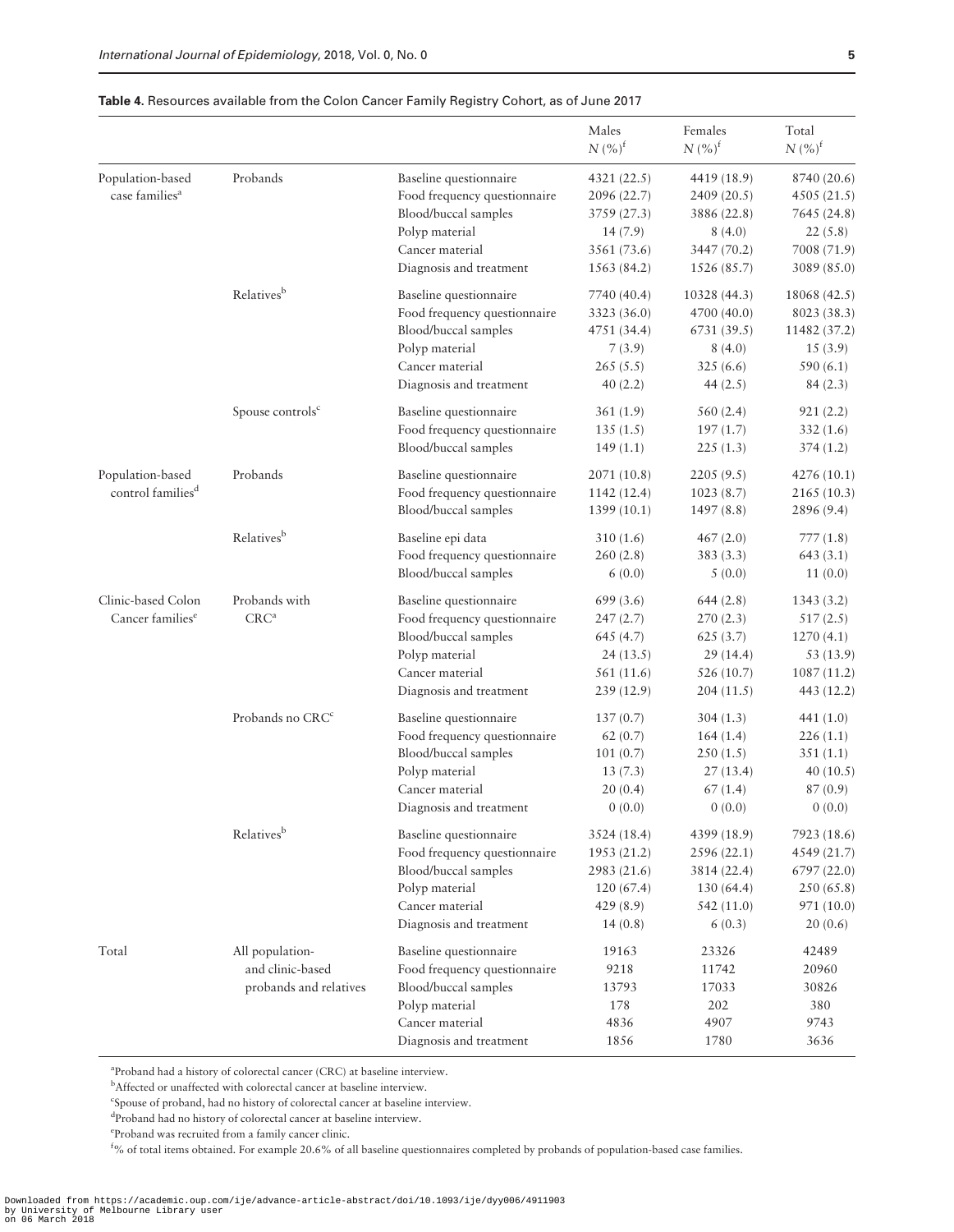<span id="page-5-0"></span>include additional questions pertaining to colorectal cancer risk factors. All baseline and follow-up questionnaires used by each CCFRC site can be accessed at: [[http://www.](http://www.coloncfr.org/questionnaires) [coloncfr.org/questionnaires\]](http://www.coloncfr.org/questionnaires).

# Family history

One or more participants from each family was asked to provide their family history of cancer by answering a standard set of questions for each of their relatives (irrespective of cancer history) including: sex and date of birth; cancer sites (except non-melanoma skin cancer), and ages or dates at diagnoses (for those with a cancer history); vital status and, if deceased, date of death. All CCFRC sites recorded detailed family history information for each firstand second-degree relative, and some sites expanded to third-degree relatives, depending on site-specific protocols (detail in Newcomb et  $al$ <sup>[2](#page-9-0)</sup>). Attempts were made to verify the anatomical site, extent of disease, age at diagnosis and pathology of tumours. Sources of verification used included pathology reports, medical and surgical records, cancer registry information and death certificates.

#### Blood/mouthwash samples

Participants were asked to provide a blood or mouthwash sample. Of those who agreed, 93% provided a blood sam-ple [\(Table 4\)](#page-4-0). $5$  DNA was extracted from blood and mouthwash samples under CCFRC quality-control protocols, to maximize target DNA concentration and fragment size. To provide an unlimited supply of DNA and RNA for probands and selected relatives, lymphoblastoid cell lines of case-probands were immortalized using Epstein-Barr virus.<sup>[6](#page-9-0)</sup>

#### Tumours and pathology

Paraffin-embedded colorectal cancer tumours, as well as diagnostic pathology reports, were obtained from treating facilities with the consent of the participant or the next-ofkin if the participant was deceased. In addition, some sites also obtained polyps and non-colorectal tumours, especially cancers commonly identified as part of Lynch syndrome. Multiple sections were cut from each tumour and normal-tissue block, stained with haematoxylin and eosin (H&E) and reviewed by pathologists. For each colorectal cancer, a pathology review was completed (either by examination of the H&E slides or extraction of relevant data from available pathology reports) to obtain the following standardized set of tumour features: grade, histological type, stage (depth of infiltration in large bowel wall and spread to regional lymph nodes), lymphovascular invasion

and perineural invasion. Sections were stored for future research at each CCFRC site. Two sites (Ontario and University of Southern California consortium) have made tumour microarrays (TMAs) from colorectal cancers (n 1278).

# Virtual tissue repository

CCFRC has created a digitized library of pathology slides (electronic representations of traditional glass slides). A total of 4510 H&E stained slides of histological sections of colorectal tumours from the probands were scanned using either the NanoZoomer Digital Pathology scanner (Hamamatsu Corp.) or the Aperio ScanScope digital slide scanner. Each image is stored as a series of 752 x 480 pixel jpeg image tiles that are reconstructed with relevant software. Typical size of these images is between 200mb and 1.5gb per slide. All images were archived on five image servers: one for short-term storage and four for long-term storage.

# Clinical records

Clinical treatment and outcome records were requested from 3830 case-probands and for 111 relatives with an incident colorectal cancer diagnosed since baseline, and have been abstracted into standardized items for analysis.

# Molecular characterization of tumours

Probands' colorectal cancers were characterized for DNA mismatch repair (MMR) deficiency by polymerase chain reaction (PCR)-based microsatellite instability (MSI) tests and/or by immunohistochemistry (IHC) for the four DNA MMR proteins[.7](#page-9-0) Colorectal cancer tumour DNA was tested for the BRAF V600E somatic point mutation and somatic mutations in codons  $12$  and  $13$  of KRAS.<sup>[8,9](#page-9-0)</sup> Tumours were also tested for methylation of the MLH1 gene promoter (an epigenetic phenotype used to indicate that MMR deficiency is more likely to have been caused by a somatic epigenetic event in MLH1 than by a germline mutation in  $MLH1$ ).<sup>[10](#page-9-0)</sup> Characterization of the CpG Island Methylator Phenotype (CIMP) was also performed by assessing quantitative methylation across five gene promoters (CACNA1G, IGF2, NEUROG1, RUNX3 and  $SOCS1$ <sup>[11](#page-9-0)</sup>[—Table 5](#page-6-0).

# Molecular characterization of germline DNA

Screening for germline mutations in MLH1, MSH2, MSH6, PMS2 and EPCAM was performed for all population-based probands who had a colorectal tumour displaying an MSI-High phenotype or a loss of expression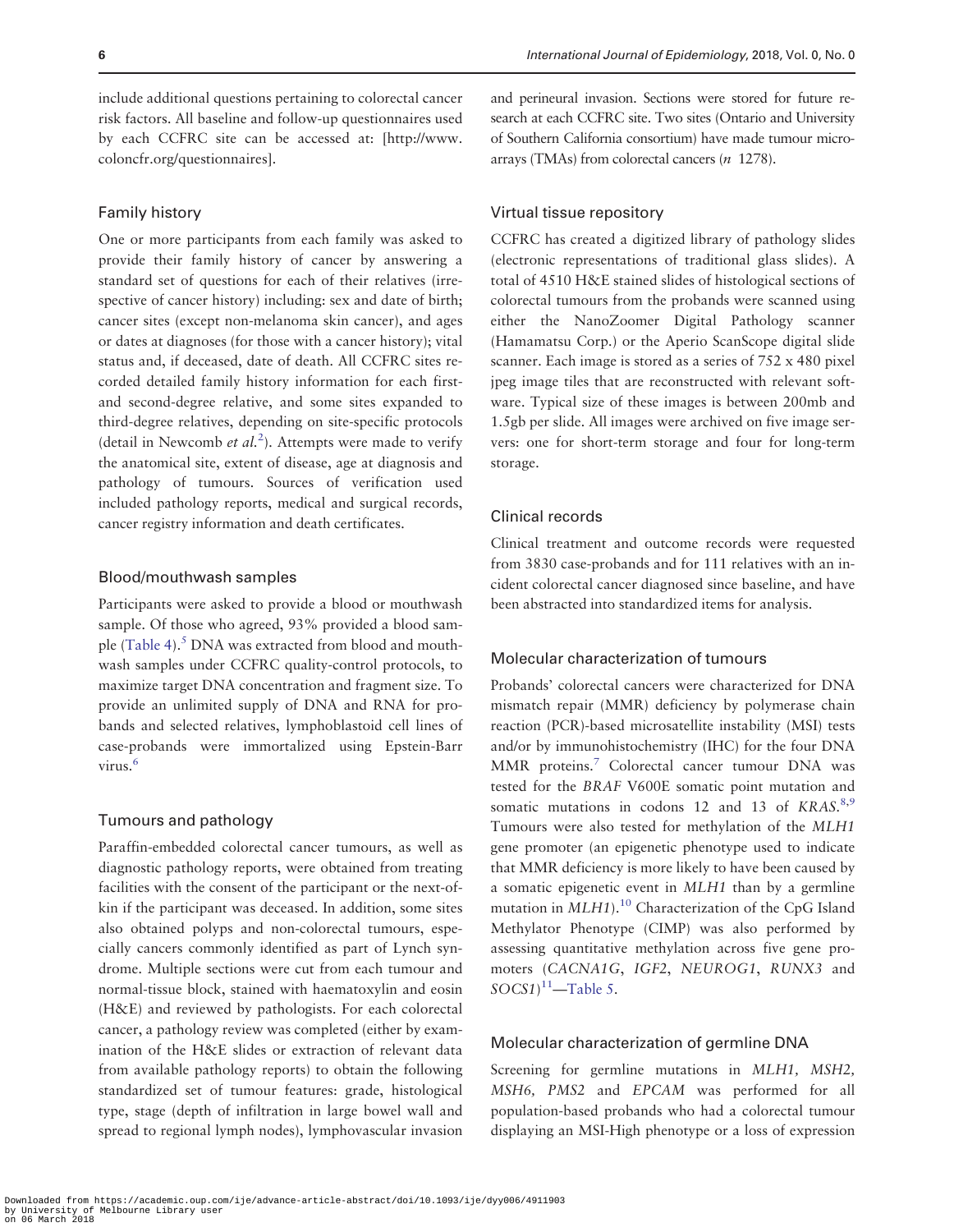<span id="page-6-0"></span>

| Table 5. Molecular characterizations of participants (probands and relatives) at the Colon Cancer Family Registry Cohort, as of |  |  |
|---------------------------------------------------------------------------------------------------------------------------------|--|--|
| June 2017                                                                                                                       |  |  |

| Number of<br>participants tested | Number of colorectal<br>cancer tumours tested | Test results             |
|----------------------------------|-----------------------------------------------|--------------------------|
|                                  |                                               |                          |
| 5147                             | 5305                                          | $1065$ high              |
|                                  |                                               | 665 low                  |
|                                  |                                               | 3575 stable              |
| 8036                             | 8338                                          | $1671$ loss              |
|                                  |                                               | $6667\,\mathrm{present}$ |
| 3855                             | 3888                                          | 479 positive             |
|                                  |                                               | 3409 negative            |
| 3041                             | 3412                                          | 465 methylated           |
|                                  |                                               | 2947 normal              |
| 7080                             | 7322                                          | 679 positive             |
|                                  |                                               | 6643 negative            |
| 4014                             | 4154                                          | 1299 positive            |
|                                  |                                               | 2855 negative            |
|                                  |                                               |                          |
| 2895 probands                    |                                               | 710 mutations            |
| 4106 relatives                   |                                               | 1408 mutations           |
| 10649 probands                   |                                               | 47 biallelic             |
| 3571 relatives                   |                                               | 195 monoallelic          |
|                                  |                                               | 12 biallelic             |
|                                  |                                               | 197 monoallelic          |
|                                  |                                               |                          |

CIMP, CpG island methylator phenotype.

<sup>a</sup>Tumours were classified as CIMP-positive if more than three of five genes gave percentage of methylated reference value  $\geq 10$ .

<sup>b</sup>Sequencing (probands) or predictive testing (relatives).

of one or more of the MMR proteins expression by IHC, and for the youngest-onset colorectal cancer case participant from each clinic-based family, regardless of MSI or MMR-protein expression status. All case-probands were genotyped for 12 previously identified MUTYH variants: c.536A>G p.(Tyr179Cys), c.1187G>A p.(Gly396Asp), c.312C>A p.(Tyr104Ter), c.821G>A p.(Arg274Gln), c.1438G>T p.(Glu480Ter), c.1171C>T p.(Gln391Ter), c.1147delC p.(Ala385ProfsTer23), c.933 + 3A > C p.(Gly264TrpfsX7), c.1437\_1439delGGA p.(Glu480del), c.721C>T, p.(Arg241Trp), c.1227\_1228dup p.(Glu410 GlyfsX43) and c.1187-2A>G p.(Leu397CysfsX89) (detail in Cleary et  $al$ <sup>12</sup>). Where available, blood samples from the relatives of probands with a pathogenic mutation were tested for the specific mutation (MMR gene or MUTYH) identified in the proband (predictive testing). Of the CCFRC participants: 2118 were identified as carrying a mutation in one of the MMR genes (761 in MLH1, 976 in MSH2, 243 in MSH6, 109 in PMS2 and 29 in EPCAM); and 451 were identified as carrying either a monoallelic (n  $=$  392) or biallelic mutation ( $n = 59$ ) in MUTYH. Since baseline, these mutation carriers have contributed a total of 18 514 MMR-mutation person-years and 3732

MUTYH-mutation person-years. In addition, targeted sequencing was conducted of 36 known or putative colorectal cancer susceptibility genes (including the MMR genes) for 1231 cases including cases with familial colorectal cancer type  $X$ ;<sup>[13](#page-9-0)</sup> early-onset (age  $<$  50 years at colorectal cancer diagnosis), or suspected Lynch syndrome.

CCFRC has genome-wide single nucleotide polymorphism (SNP) genotyping data for 10 716 participants (6732 cases and 2435 controls) by various platforms (including OncoArray), all imputed to the 1000 Genomes Project.<sup>14</sup> We excluded known carriers of germline mutations MMR genes and MUTYH.

# What has it found? Key findings and publications

The CCFRC resource has been used for more than 400 original peer-reviewed publications—see [[http://coloncfr.org/](http://coloncfr.org/publications) [publications\]](http://coloncfr.org/publications). Here, we highlight a few findings that illustrate the power of this cohort to understand genetic and environmental risk factors for colorectal cancer.

Lynch syndrome (cancer caused by inherited mutations in DNA MMR genes MLH1, MSH2, MSH6 and PMS2 or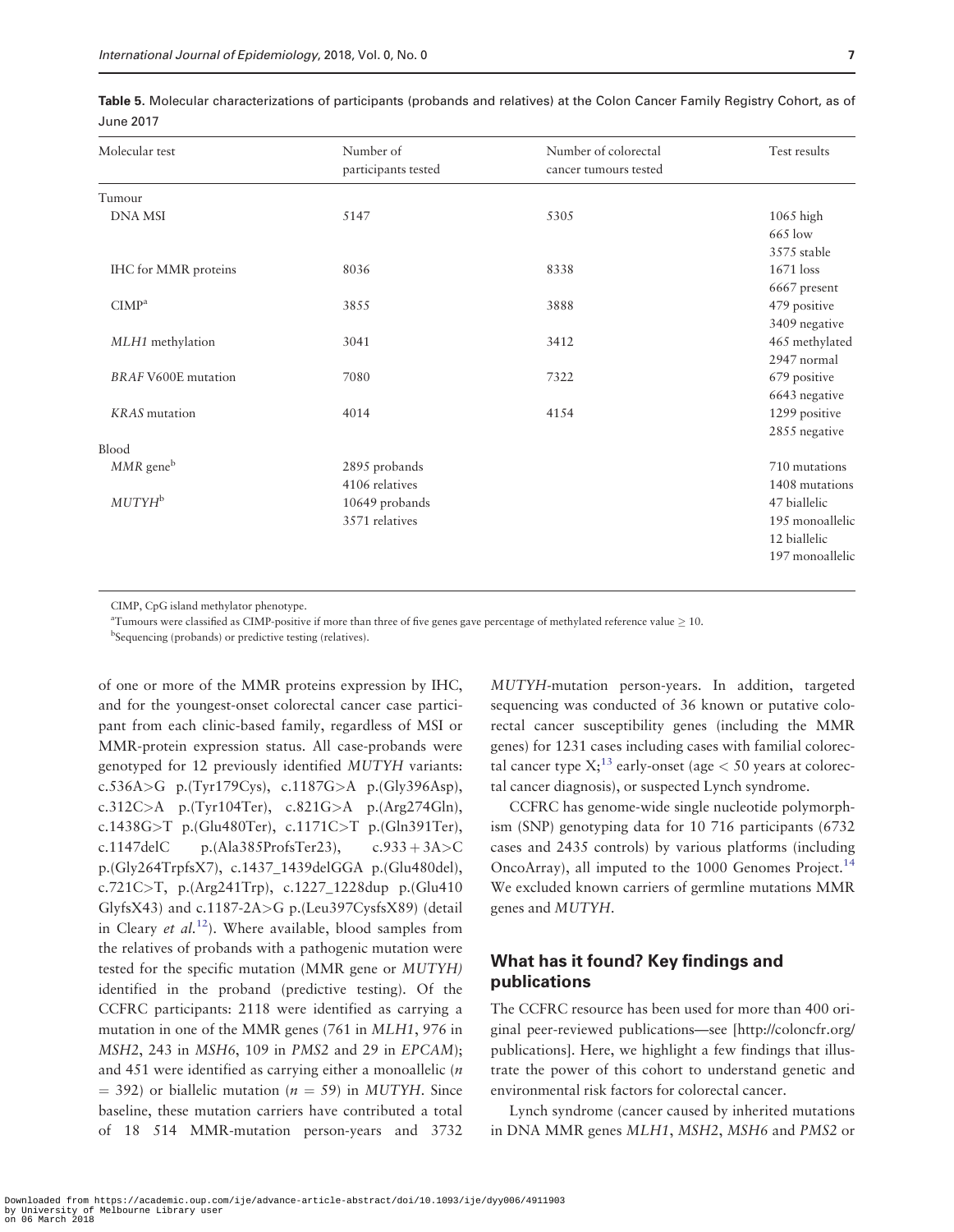<span id="page-7-0"></span>EPCAM) has been a major research focus of the CCFRC. These studies have included analyses of the identification of Lynch syndrome<sup>[15](#page-9-0)–[18](#page-9-0)</sup> and associated rare variant classi-fication,<sup>[19](#page-9-0)–[21](#page-9-0)</sup> age-specific risk of cancer (penetrance),<sup>[22–25](#page-9-0)</sup> effect of extent of colon resection on the risk of metachro-nous cancer,<sup>[26](#page-9-0)</sup> prevalence of Lynch syndrome in colorectal cancer cases<sup>[27](#page-9-0)</sup> and in the general population,<sup>[28](#page-9-0)</sup> pathology of Lynch syndrome tumours,[29](#page-9-0) acceptability and impact of genetic testing,[30–33](#page-9-0) and modifiers of penetrance for Lynch syndrome-associated cancers.<sup>[34](#page-10-0)-[42](#page-10-0)</sup> A prime example is the prospective cohort analysis of MMR gene mutation carriers to estimate cancer risks, i.e. penetrance of Lynch syndrome.[22](#page-9-0) A total of 446 MMR gene mutation carriers with an average age of 40 years and who had no cancer diagnosis were followed up for 5–10 years —the largest prospective study ever of Lynch syndrome in which participants completed a risk factor questionnaire. The 5 and 10-year risks of several cancer types were calculated, with the highest risk observed for colorectal cancer (8% 10-year risk 20 times population risk), endometrial cancer (10% 10-year risk 30 times population risk) and ovarian cancer (3% 10-year risk 19 times population risk). A novel finding of this study was that these mutation carriers also appear to have an increased risk of breast cancer. A total of 1029 of their relatives who were not mutation carriers were also assessed for cancer risk. They were found to be at the same risk as the general population and therefore can be screened as someone at average risk, despite often having a strong family history of cancer.

The CCFRC also makes major contributions to the search for new genetic risk factors, primarily due to its large sample size and because of its family-based design. This allows for the collection of DNA samples from caseprobands as well as their relatives, and the verification of reports of cancer by relatives rather than relying on selfreport only. This research includes the investigation of SNP associations,  $43-50$  $43-50$  $43-50$  genome panel testing<sup>[55](#page-10-0)</sup> and statis-tical modelling of risk.<sup>28,[51,52](#page-10-0)</sup> Many of these studies stemmed from the research within the CCFRC on syndromic classification of familial colorectal cancer, primarily the work leading to the description of 'familial colorectal cancer type X', the phenotype of MMRproficient colorectal cancer cases who fulfilled the Amsterdam Criteria for hereditary non-polyposis colon cancer, $^{13}$  which has become an accepted category of famil-ial colorectal cancer.<sup>[53](#page-10-0)</sup>

# What are the main strengths and weaknesses?

The unique strength of the CCFRC is its prospective, observational design, with familial enrichment and molecular characterization. Participants have deliberately been oversampled for familial risk, and therefore the CCFRC differs from the usual cancer research cohort in novel ways that allow inferences not otherwise possible.<sup>54</sup> This facilitates a deeper and broader research agenda that covers aetiological factors (both genetic and environmental), molecular characterization, behavioural issues and clinical research relevant to people at increased familial risk.

Participants can be categorized on their underlying familial risk profile based on their genotype, family history and risk factor data, which allows the effects of environmental risk factors to be investigated for varying levels of putative genetic risk: i.e. for studies of gene-environment interactions. The availability of genotype data allows prospective studies of the risk-modifying effects of genetic and non-genetic factors, and the effectiveness of targeted screening/surveillance by genetic sub-groups. The CCFRC can be, and has been, used for a range of gene discovery research including classic linkage studies, genome-wide association studies and whole-exome and whole-genome studies.[55](#page-10-0) Furthermore, because a large proportion of CCFRC participants were diagnosed with colorectal cancer just before recruitment and have risk factor data as well as blood samples, powerful studies of prognostic factors can be undertaken. The CCFRC also facilitates novel behavioural, psychosocial and health utilisation research for clinical translation.

From a practical perspective, conducting family studies can be challenging because of the often complex nature of familial relationships, as well as the additional layers of protocol that need to be incorporated to protect privacy within families (for example, procedures to ensure that sensitive information is not inadvertently passed to other family members). We have demonstrated that these issues, however, can be managed through carefully designed study protocols and training. We strongly believe that the benefits of a family cohort far outweigh its limitations, and that more epidemiologists should consider this design when conducting aetiological research focused on environmental risk factors across the risk spectrum.

# Can I use the data? Where can I find out more?

From its inception, the CCFRC has functioned under the principle that it is a resource for research on the aetiology, risk and prognosis of colorectal cancer for all researchers, including those not affiliated with CCFRC. To this end, CCFRC welcomes collaborative applications to access and analyse both electronic data (questionnaire, genotypes, medical records, family history etc.) and biospecimens (DNA, blood, serum, and tumour specimens). Of the total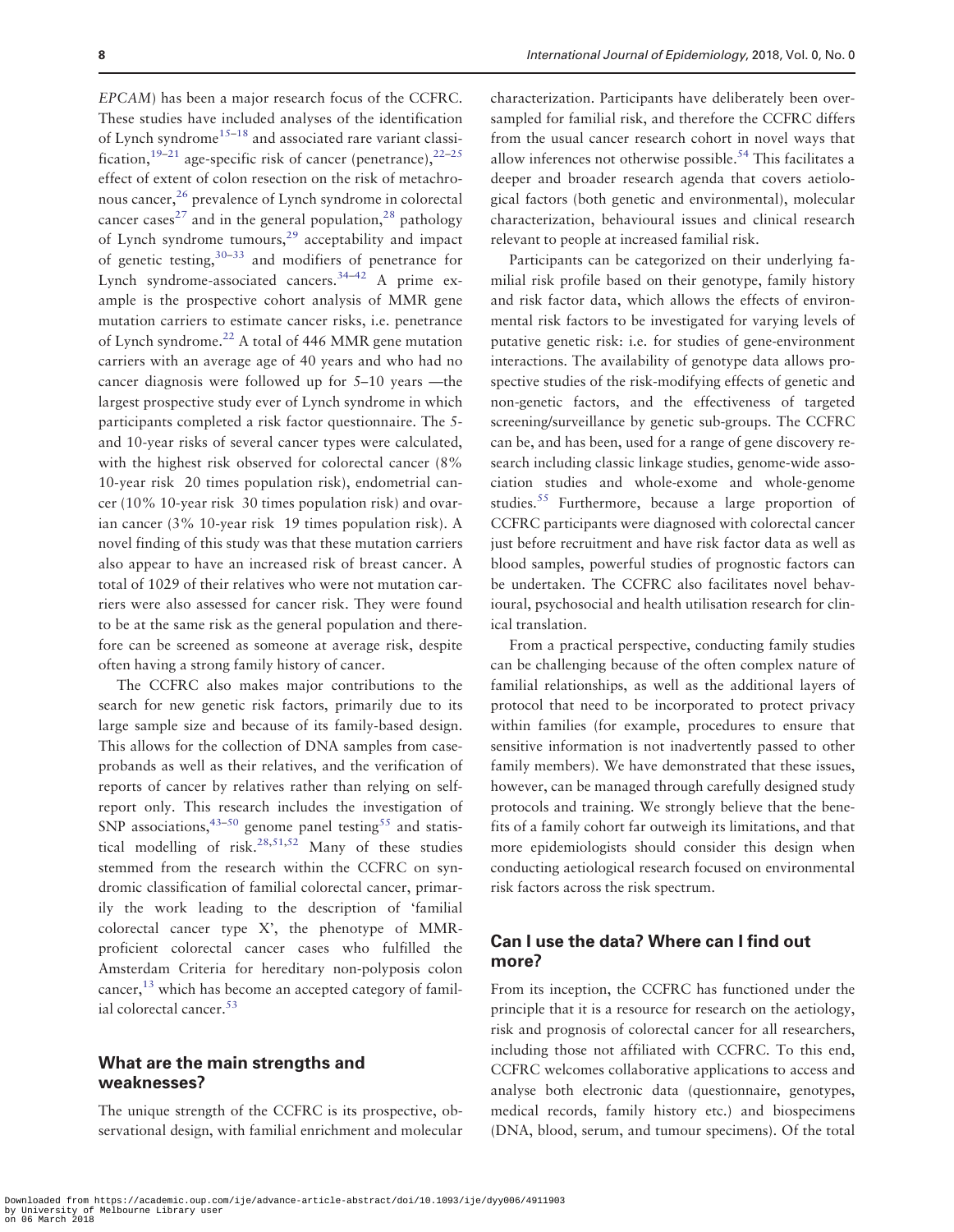294 approved applications to use CCFRC resources, 157 (53%) have come from external investigators.

The CCFRC provides internal and external researchers fair and equitable access to this unique resource. Collaborating investigators have established numerous funded projects. For information on how to collaborate and access data for the CCFRC, including cohort data described here, please see [\[http://coloncfr.org/\]](http://coloncfr.org/).

#### Profile in a nutshell

- The Colon Cancer Family Registry Cohort (CCFRC) was established for the purpose of research on the genetic and environmental aetiology of colorectal cancer.
- The 42 489 study participants from 15 049 families were recruited between 1998 and 2012 in the USA, Canada, Australia and New Zealand. They include: recently diagnosed colorectal cancer cases from population-based cancer registries; controls from population-based sources; patients from family cancer clinics with a strong family history of colorectal cancer; and their relatives.
- Every 4–5 years after baseline, all population-based casefamilies and clinic-based families were followed up and re-surveyed. The total follow-up of 37 436 participants covers approximately 339 000 person-years (mean follow-up 9.1 years). Since baseline, 824 (2.2%) participants were diagnosed with a colorectal cancer and 3582 (9.5%) were diagnosed with a non-colorectal cancer.
- At baseline, all participants completed the same risk factor questionnaire for a detailed personal and family history of cancer, and a wide range of risk factors. At each follow-up, participants were asked for updates on their personal and family history of cancer, screening, surgery, death and some risk factors. Blood samples and tumour specimens have been collected and used for extensive genetic and molecular characterization including Lynch syndrome.
- CCFRC resources are available for collaborative research [<http://www.coloncfr.org/>].

# Acknowledgements

The authors thank all study participants of the CCFRC and staff for their contributions to this project. The authors also acknowledge the major contributions to the CCFRC since its inception in 1997 made by the following investigators: Dennis Ahnen, Kristen Anton, Julie Arnold, Melyssa Aronson, Kelly Aujard, Bharati Bapat, John Baron, Melissa Barker, Adrian Bickerstaffe, Terrilea Burnett, Iona Cheng, James Church, Timothy Church, Mark Clendenning, Darshana Daftary, Melissa DeRycke, Elizabeth Dicks, Anh Diep, Dave

Duggan, Mary Jane Esplen, Douglass Fisher, Samantha Fox, Amy French, Graham Giles, Karen Glanz, Jack Goldblatt, Richard Goldberg, Ellen Goode, William Grady, Cary Greenberg, Jane Green, Roger Green, John Grove, Robert Gryfe, Patricia Harmon, Eric Holowaty, Spring Holter, John Hopper, Louise Keogh, Hyeja Kim, Judy Kirk, Peter Lance, Mercy Laurino, Barbara Leggett, A. Joan Levine, Paul Limburg, Jan Lowery, Laurie Lydum, Finlay Macrae, Lisa Madlensky, Karen Makar, Rachel Malen, Judi Maskiell, Pamela McAllister, Ellen McGannon, Gail McKeown-Eyssen, John McLaughlin, Heide Miller-Pakvasa, Gabriela Moslein, Nathalie Nguyen, Sandy Nigon, Patrick Parafrey, Susan Parry, Susan Peterson, Amanda Phipps, Aaron Pollett, Mark Redston, Scott Rogers, Robert Sandler, Sheri Schully, Teresa Selander, Daniella Seminara, Stacey Shiovitz, Kim Siegmund, Thomas Smyrk, Douglas Snazel, Melissa Southey, John Stubbs, Graeme Suthers, Duncan Thomas, Kathy Tucker, Dee West, Michael Woods, Ban Younghusband and Joanne Young.

#### Funding

This work was supported by grant UM1 CA167551 from the National Cancer Institute and through cooperative agreements with the following CCFRC sites: Australasian Colorectal Cancer Family Registry (U01 CA074778 and U01/U24 CA097735); Mayo Clinic Cooperative Family Registry for Colon Cancer Studies (U01/U24 CA074800); Ontario Familial Colorectal Cancer Registry (U01/U24 CA074783); Seattle Colorectal Cancer Family Registry (U01/U24 CA074794); University of Hawaii Colorectal Cancer Family Registry (U01/U24 CA074806); and USC Consortium Colorectal Cancer Family Registry U01/U24 CA074799). The targeted minority recruitment was supported by grant R01 CA104132. The genome-wide association studies (GWAS) were supported by grants U01 CA 122839, R01 CA143237 and U19 CA148107. The CIMP and KRAS mutation testing was supported by R01 CA118699.

Additional support for case ascertainment was provided from the Surveillance, Epidemiology and End Results (SEER) Program of the National Cancer Institute to the Fred Hutchinson Cancer Research Center (Control Nos. N01-CN-67009 and N01-PC-35142, and Contract No. HHSN2612013000121), the Hawai'i Department of Health (Control Nos. N01-PC-67001 and N01-PC-35137, and Contract No. HHSN26120100037C), and the California Department of Public Health (contracts HHSN261201000035C awarded to the University of Southern California and HHSN261201000140C awarded to the Cancer Prevention Institute of California), the following US state cancer registries: AZ, CO, MN, NC and NH, and by the Victorian Cancer Registry, Australia and the Ontario Cancer Registry, Canada. A.K.W. is an NHMRC Early Career Fellow. M.A.J. is an NHMRC Senior Research Fellow. J.L.H. is a NHMRC Senior Principal Research Fellow. D.D.B. is a University of Melbourne Research at Melbourne Accelerator Program (R@MAP) Senior Research Fellow and NHMRC R.D. Wright Career Development Fellow. The content of this manuscript does not necessarily reflect the views or policies of the National Cancer Institute or any of the collaborating sites in the CCFRC, nor does mention of trade names, commercial products or organizations imply endorsement by the US Government or the CCFRC. Authors had full responsibility for the design of the study, the collection of the data, the analysis and interpretation of the data, the decision to submit the manuscript for publication and the writing of the manuscript.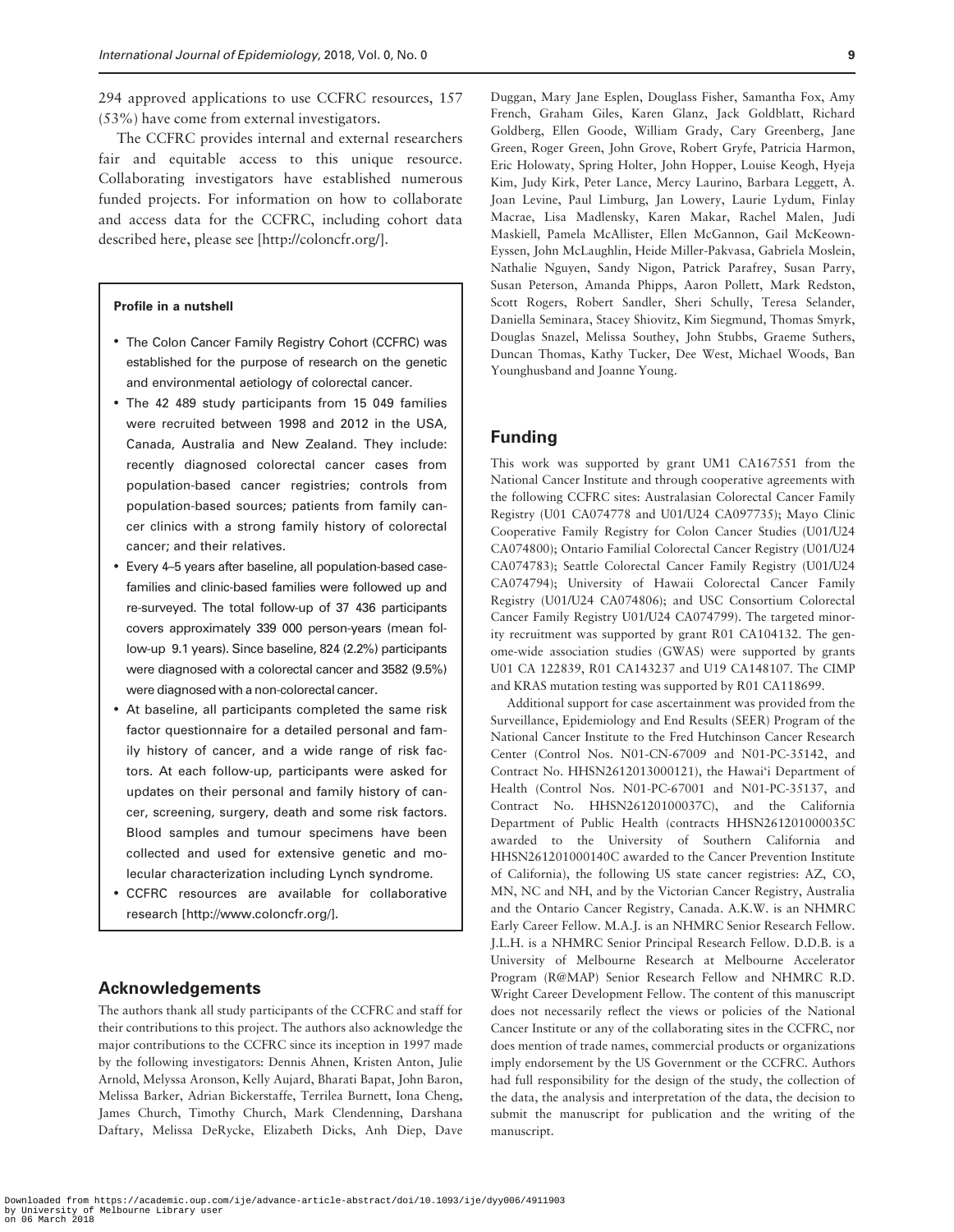<span id="page-9-0"></span>Conflict of interest: The authors have no conflict of interest to declare with respect to this manuscript.

# **References**

- [1.](#page-0-0) Ferlay J, Soerjomataram I, Dikshit R et al. Cancer incidence and mortality worldwide: Sources, methods and major patterns in GLOBOCAN 2012. Int J Cancer 2015;136:E359–86.
- [2.](#page-1-0) Newcomb PA, Baron J, Cotterchio M et al. Colon Cancer Family Registry: an international resource for studies of the genetic epidemiology of colon cancer. Cancer Epidemiol Biomarkers Prev 2007;16:2331–43.
- [3.](#page-3-0) Kolonel LN, Henderson BE, Hankin JH et al. A multiethnic cohort in Hawaii and Los Angeles: baseline characteristics. Am J Epidemiol 2000;151:346–57.
- [4.](#page-3-0) Ireland P, Jolley D, Giles G et al. Development of the Melbourne FFQ: a food frequency questionnaire for use in an Australian prospective study involving an ethnically diverse cohort. Asia Pac J Clin Nutr 1994;3:19–31.
- [5.](#page-5-0) Lum A, Le Marchand L. A simple mouthwash method for obtaining genomic DNA in molecular epidemiological studies. Cancer Epidemiol Biomarkers Prev 1998;7:719–24.
- [6.](#page-5-0) Miller G. Immortalization of human lymphocytes by Epstein-Barr virus. Yale J Biol Med 1982;55:305–10.
- [7.](#page-5-0) Lindor NM, Burgart LJ, Leontovich O et al. Immunohistochemistry versus microsatellite instability testing in phenotyping colorectal tumors. J Clin Oncol 2002;20:1043–48.
- [8.](#page-5-0) Buchanan DD, Sweet K, Drini M et al. Risk factors for colorectal cancer in patients with multiple serrated polyps: a cross-sectional case series from genetics clinics. PLoS One 2010;5:e11636.
- [9.](#page-5-0) Buchanan DD, Win AK, Walsh MD et al. Family history of colorectal cancer in BRAF p.V600E-mutated colorectal cancer cases. Cancer Epidemiol Biomarkers Prev 2013;22:917–26.
- [10.](#page-5-0) Levine AJ, Win AK, Buchanan DD et al. Cancer risks for the relatives of colorectal cancer cases with a methylated MLH1 promoter region: data from the Colorectal Cancer Family Registry. Cancer Prev Res (Phila) 2012;5:328–35.
- [11.](#page-5-0) Weisenberger DJ, Levine AJ, Long TI et al. Association of the colorectal CpG island methylator phenotype with molecular features, risk factors, and family history. Cancer Epidemiol Biomarkers Prev 2015;24:512–19.
- [12.](#page-6-0) Cleary SP, Cotterchio M, Jenkins MA et al. Germline MutY human homologue mutations and colorectal cancer: a multisite case-control study. Gastroenterology 2009;136:1251–60.
- [13.](#page-6-0) Lindor NM, Rabe K, Petersen GM et al. Lower cancer incidence in Amsterdam-I Criteria families without mismatch repair deficiency: familial colorectal cancer type X. JAMA 2005;293:1979–85.
- [14.](#page-6-0) The 1000 Genomes Project Consortium. An integrated map of genetic variation from 1,092 human genomes. Nature 2012;491: 56–65.
- 15. Clendenning M, Buchanan DD, Walsh MD et al. Mutation deep within an intron of MSH2 causes Lynch syndrome. Fam Cancer 2011;10:297–301.
- 16. Clendenning M, Walsh MD, Gelpi JB et al. Detection of large scale 3' deletions in the PMS2 gene amongst Colon-CFR participants: have we been missing anything? Fam Cancer 2013;12:563–66.
- 17. Clendenning M, Macrae FA, Walsh MD et al. Absence of PMS2 mutations in colon-CFR participants whose colorectal cancers

demonstrate unexplained loss of MLH1 expression. Clin Genet 2013;83:591–3.

- 18. Toon CW, Walsh MD, Chou A et al. BRAFV600E Immunohistochemistry facilitates universal screening of colorectal cancers for Lynch Syndrome. Am J Surg Pathol 2013;37: 1592–602.
- 19. Thompson BA, Goldgar DE, Paterson C et al. A multifactorial likelihood model for MMR gene variant classification incorporating probabilities based on sequence bioinformatics and tumor characteristics: a report from the Colon Cancer Family Registry. Hum Mutat 2013;34:200–09.
- 20. Thompson BA, Greenblatt MS, Vallee MP et al. Calibration of multiple in silico tools for predicting pathogenicity of mismatch repair gene missense substitutions. Hum Mutat 2013;34:255–65.
- 21. Thompson BA, Spurdle AB, Plazzer JP et al. Application of a 5 tiered scheme for standardized classification of 2,360 unique mismatch repair gene variants in the InSiGHT locus-specific database. Nat Genet 2013;46:107–15.
- [22.](#page-7-0) Win AK, Young JP, Lindor NM et al. Colorectal and other cancer risks for carriers and noncarriers from families with a DNA mismatch repair gene mutation: a prospective cohort study. J Clin Oncol 2012;30:958–64.
- 23. Baglietto L, Lindor NM, Dowty JG et al. Risks of Lynch syndrome cancers for MSH6 mutation carriers. J Natl Cancer Inst 2010;102:193–201.
- 24. Dowty JG, Win AK, Buchanan DD et al. Cancer risks for MLH1 and MSH2 mutation carriers. Hum Mutat 2013;34:490–97.
- 25. Senter L, Clendenning M, Sotamaa K et al. The clinical phenotype of Lynch syndrome due to germ-line PMS2 mutations. Gastroenterology 2008;135:419–28.
- [26.](#page-7-0) Parry S, Win AK, Parry B et al. Metachronous colorectal cancer risk for mismatch repair gene mutation carriers: the advantage of more extensive colon surgery. Gut 2011;60:950-57.
- [27.](#page-7-0) Buchanan DD, Clendenning M, Rosty C et al. Tumor testing to identify lynch syndrome in two Australian colorectal cancer cohorts. J Gastroenterol Hepatol 2017;32:427-38.
- [28.](#page-7-0) Win AK, Jenkins MA, Dowty JG et al. Prevalence and penetrance of major genes and polygenes for colorectal cancer. Cancer Epidemiol Biomarkers Prev 2017;26:404–12.
- [29.](#page-7-0) Jenkins MA, Hayashi S, O'Shea AM et al. Pathology features in Bethesda guidelines predict colorectal cancer microsatellite instability: a population-based study. Gastroenterology 2007;133: 48–56.
- 30. Kim JS, Coyte PC, Cotterchio M et al. The impact of receiving predictive genetic information about lynch syndrome on individual colonoscopy and smoking behaviors. Cancer Epidemiol Biomarkers Prev 2016;25:1524–33.
- 31. Graves KD, Sinicrope PS, Esplen MJ et al. Communication of genetic test results to family and health-care providers following disclosure of research results. Genet Med 2014;16:294–301.
- 32. Keogh LA, Fisher D, Sheinfeld Gorin S et al. How do researchers manage genetic results in practice? The experience of the multinational Colon Cancer Family Registry. J Community Genet 2014;5:99–108.
- 33. Flander L, Speirs-Bridge A, Rutstein A et al. Perceived versus predicted risks of colorectal cancer and self-reported colonoscopies by members of mismatch repair gene mutation-carrying families who have declined genetic testing. J Genet Couns 2014;23:79–88.